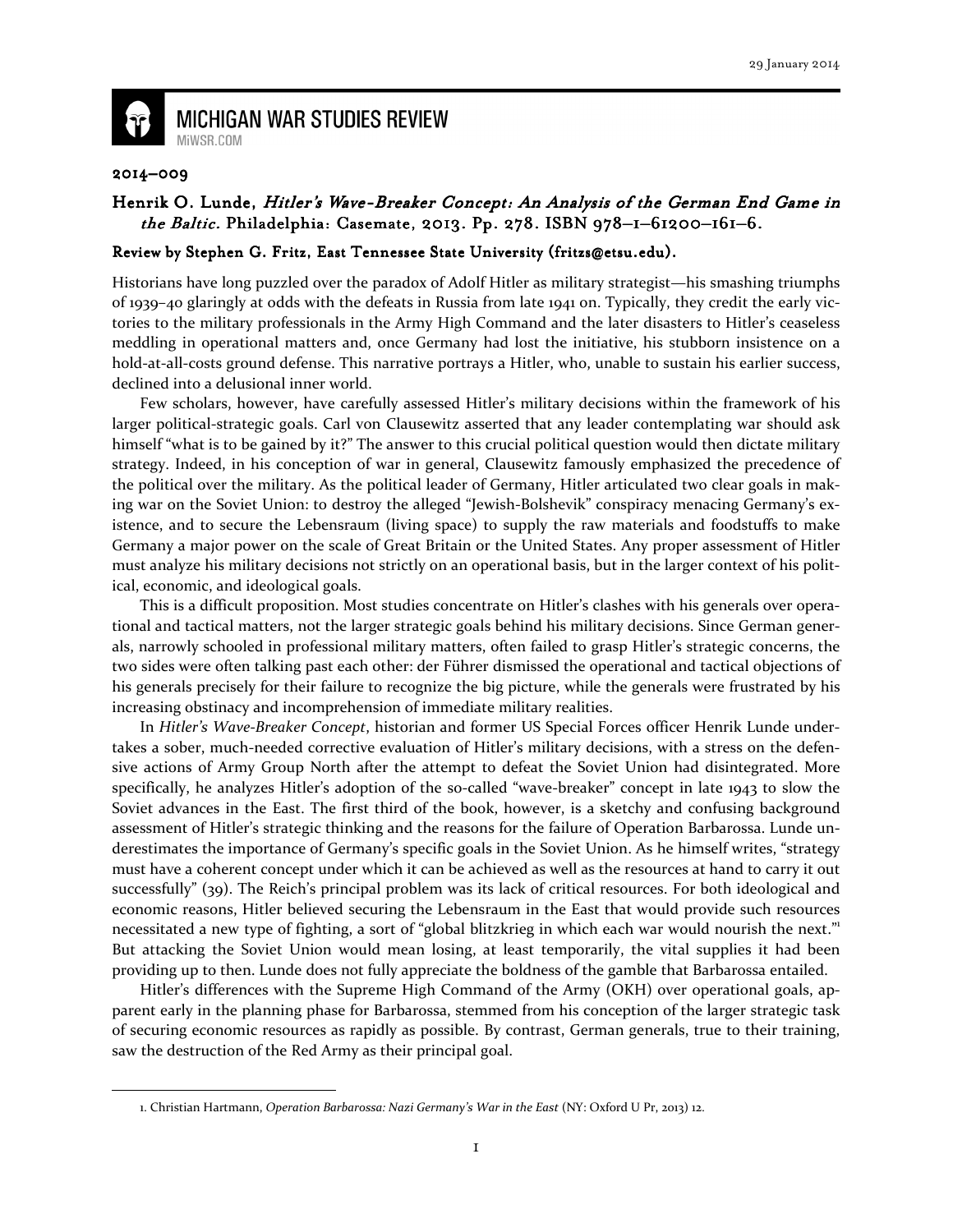Lunde duly notes that the economic importance of the flanks during Barbarossa led to a dispersal of forces with a consequent lack of a clear focal point of attack, but he understates the responsibility of OKH for this. Because, surprisingly, Hitler did not in this instance attempt to impose his will, Barbarossa was plagued from the start by fatal compromises. So, too, Lunde blames Hitler for ordering the final push on Moscow against his generals' advice, even though generals Franz Halder and Fedor von Bock, both haunted by memories of failure at the Marne in 1914, in fact insisted forcefully on the final advance. On the other hand, Hitler certainly deserves credit for preventing the rout of German forces by the Soviet counterattack in December 1941. It is typical of the disjointed organization of his book that Lunde grudgingly acknowledges this, not in discussing the failures of Barbarossa, but in his initial chapter on Hitler's strategic thinking and then only indirectly, by way of an approving quotation of Napoleon (who ought to know) on the dangers of retreat.

Lunde is on surer footing when he moves to the long German retreat from the USSR, when Hitler's decisions were often explicitly justified on the basis of his larger strategic intentions. Even here, however, he denies that Hitler had a coherent plan, even though a sustained effective defense of the skies over Germany and a successful repulse of the anticipated Anglo-American invasion of France would have significantly altered the strategic equation, at least in the near term.<sup>2</sup> A stalemate might even have yielded an acceptable peace. Though Hitler was certainly aware of this, in good Clausewitzian fashion, he insisted on dealing from a position of strength (which an effective defense of the continent in the West would have provided). Thus, in the East, the retention of key sources of raw materials vital for war production was paramount. Military factors also played a role, of course, particularly the need to keep the Soviet Baltic Fleet bottled up in the Gulf of Finland in order to safeguard German submarine testing areas in the eastern Baltic.

Lunde carefully examines these issues each in turn. Hitler's fear of losing Finnish nickel, he emphasizes, helps explain his dispatching of troops to Finland in 1943 to hold territory unnecessarily, in order to ensure the Finns' continued support. Lunde notes that Hitler failed to realize that his obsessive clinging to this or that piece of territory was immaterial to the Finns, who had already concluded that Germany could not win the war and desired a way out. In any case, Minister of Armaments Albert Speer had already pointed out to the Führer that the German stockpile of Finnish nickel would suffice until 1946.

Similarly, after the Finns had concluded peace with the USSR and opened the Gulf of Finland to the Soviet Baltic Fleet, it made little sense for the Germans to hold on to Courland as a means of protecting submarine testing areas. Moreover, difficulties in getting the new, Type XXI submarines into service had much less to do with inadequate training zones than with production problems and continual Allied bombing of assembly facilities. Nor did desperately maintaining an enclave in Courland much affect the flow of Swedish iron ore to the Reich, since the Swedes, like the Finns before them, had recognized that Germany would lose the war and adjusted their policy accordingly.

The final economic justification Hitler gave for stubbornly holding on in the Baltic region safeguarding the Latvian shale oil fields—was not based in reality, for this oil had little impact on Germany's overall needs. Hitler made similarly suspect military decisions in early 1945 to try to retain the last remaining German-controlled oil fields in Hungary. Unlike Heinz Guderian, for whom protecting German borders was always the top priority, Hitler aimed to safeguard oil sources and supply lines, presumably assuming that Germany could still turn the war around.

The Soviet westward advance had rendered moot the German decision to withdraw into the Courland pocket for (ostensibly) economic reasons. This circumstance leads to Lunde's central discussion of the wave-breaker strategy … and to further inconsistencies in his argument. Throughout, Lunde acknowledges that Hitler's hold-at-all-costs strategy made some sense, given the almost complete German immobility by 1943 in the face of overwhelming Soviet advantages in aircraft and manpower. As Erwin Rommel noted in April 1944, Allied air superiority precluded a mobile defense. Faced with maintaining a long front against an enemy who could quickly concentrate manpower at any point of his choosing, it was often better, Lunde

 $\overline{\phantom{0}}$ 

<sup>2.</sup> See Gerhard Weinberg, "German Plans for Victory, 1944–45," Central European History 26 (1993) 215–28.